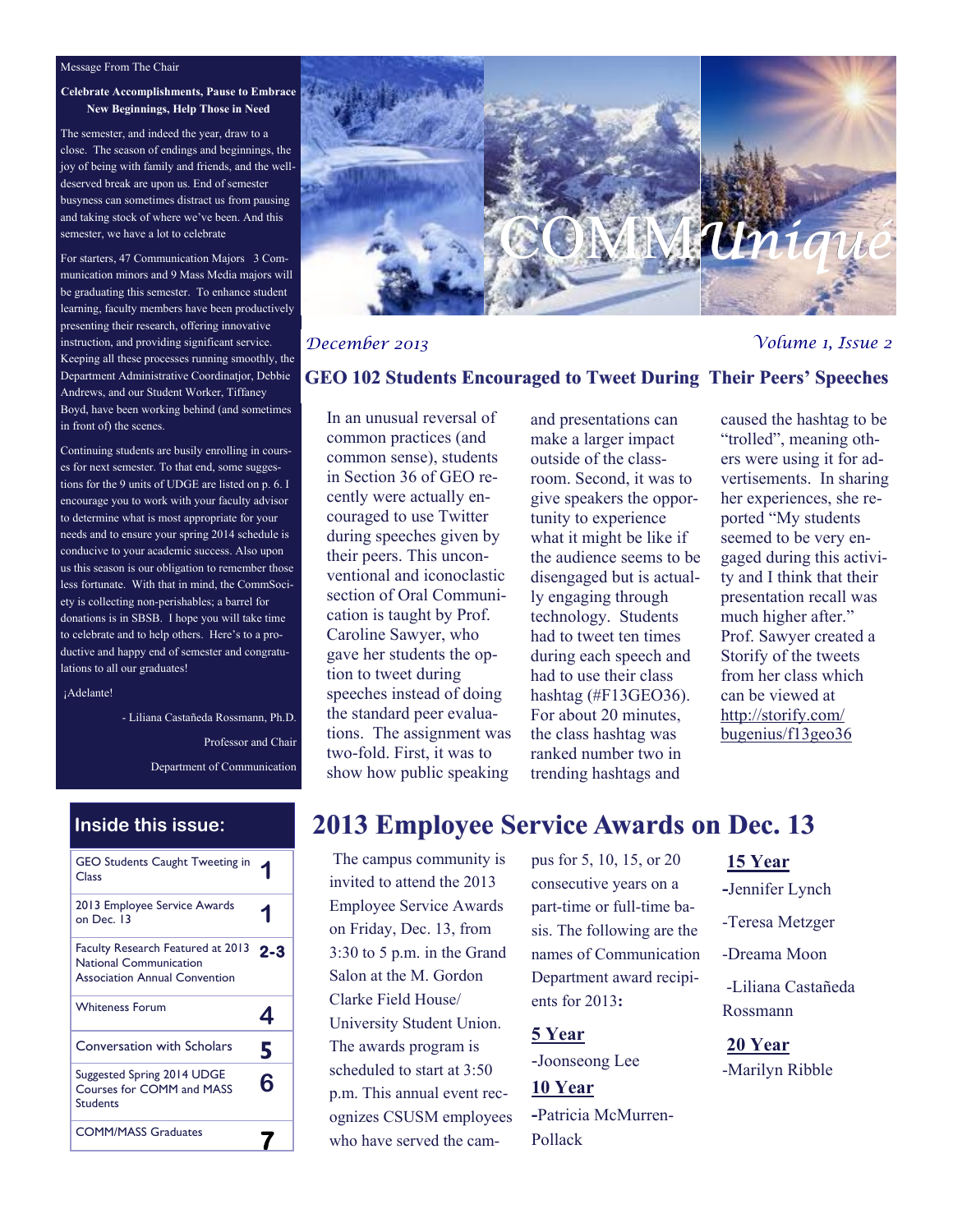# **Faculty Research Featured at 2013 National Communication Association Annual Convention in Washington, D.C.**

### **Faculty Service Also Helps Students, Staff, Faculty Excel.**

**Fredi Avalos** is the new Faculty Advisor for the Invisible Children's Club and the faculty Advisor for the newly established Public Relations Club at CSUSM. Avalos has also established three professional internships for her students in the areas of public relations, translation/ interpreting, and journalism. She has established, facilitated, and successfully completed four Community Service Partnerships/Projects for her COMM 456 course, two of which were new partnerships. Dr. Avalos also has a publication in the area of Latino/Chicano/a Studies: Bread and Roses Too. Special Edition: Social Justice. A Life in Struggle/Elizabeth "Betita" Martinez, Vol.39, 2-3.

**Katherine Brown** made a presentation on "Effective PowerPoint Presentation and Business Correspondence" as part the Professional Development Series: Public Speaking" sponsored by the Temecula Valley Chamber of Commerce on Nov. 15.

**Anthony Cuomo** presented in two panels at NCA: "Del Realismo Mágico a Camera Obscura: Constructing/Confronting Fascist Aesthetics, the Imaginary Homeland, and the Trope of the Childlike Innocent in Pan's Labyrinth" and "Women in Higher Education: Establishing Connections and Creating a Cultural Climate of Inclusion into the Classroom." Prof. Cuomo will be participating in a panel titled "Transferring Undergraduate and Graduate Learning into Opportunities for Service and Activism: A Roundtable Discussion" at the Western States Communication Association in February, 2014. Cuomo will also be chairing "Negotiating the Classroom Space as Female Teaching Associates" at the WSCA Conference.

**Michelle Holling** served as respondent to a panel titled "Latina and Chicana Feminisms: Connections Past, Present, and Future." Also at NCA, she was an invited discussant to a panel titled "Womentoring: How Do I Publish a Book?"

**Jennifer Lynch** has been appointed by Provost Graham Oberem as Lecturer Liaison for AY 2013/14. Ms. Lynch will be working with various units on campus to establish a communications infrastructure for lecturers at CSUSM, including an electronic newsletter for lecturers.

**Pablo Martin's** students in his MASS 302 class took a field trip to the Warner Bros. Studios in Burbank to watch the taping of their new sit-com, *Mom.* The trip was coordinated by its Emmy Award-winning Director of Photography, Steve Silver (*Two and a Half Men, Big Bang Theory*).

**Dreama Moon** was a roundtable participant for the NCA Women's Caucus "Womentoring" Panel on Building Bridges Among Women Across Colorlines and Borders." She also was nominated as Chair of the Intercultural and International Division. In addition, Prof. Moon was nominated for the President's Inclusive Excellence and Diversity Award at CSUSM.

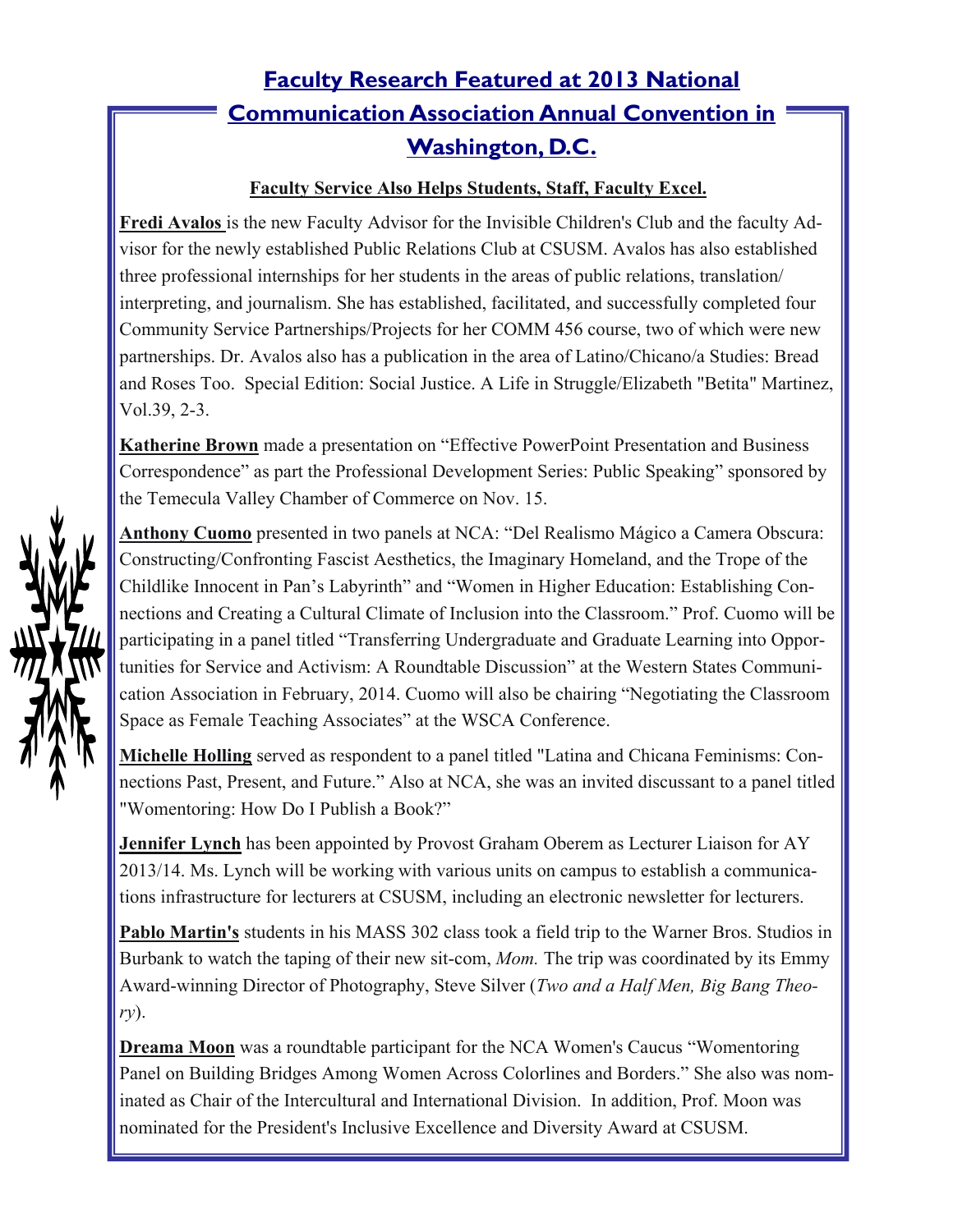**Bud Morris** Co-Authored (with Larry Browning, Robert Carroll, and LaRae Tronstad) "Recounting the Experience of Being Moved: An Analysis of Organizational Communication Students' Transportation Narratives**."** This NCA paper reports a qualitative analysis of narratives that 48 organizational communication students constructed and performed when they were asked to tell about being moved by a narrative.

**Vincent N. Pham** presented at the American Studies Association (ASA) and concurrently at NCA. At ASA, he presented a "Community in debt and the Rhetorics of DIY organizing." At NCA, he organized and chaired the panel "Late Additions, New Celebrities, and Old News: Asian American Transmedia Representational Connections." He also presented the paper "(Past) Present/Future Summit: Asian American Media Organizations in a Digital Era." In October, he moderated the film "The Learning" as part of the 4th Annual Asian Film Festival partnership with the Pacific Arts Movement (and its San Diego Asian Film Festival). As part of his "Asian Americans and the Media" course, his class attended a screening of the 14th annual San Diego Asian Film Festival. He also wrote "The Young and the YouTube – Celebrating Wong Fu Productions" for the festival program booklet.

**Kendra Dyanne Rivera** presented (with Sarah J. Tracy) an Ethnography Division Competitive Paper titled "Embodying emotional dirty work: A messy text of patrolling the border." In the Applied Communication Division, with Kimberly D'Anna Hernandez (CSUSM Psychology Department), Dr. Rivera presented "Forging stronger healthcare connections: Communication tools for empowering immigrants and relieving health disparities." She also participated in an Organizational Communication Division Competitive Panel Discussion titled "Creating Organizational Communication Research Connections with (and as) Privileged Allies in Organizing Difference and Change at Work."

**Liliana Castañeda Rossmann** gave a presentation titled "Using the Daisy Model to Create Alternative Stories for Gang-Involved Women" in the panel, "Connecting Theory, Practice, and Change: Practical Applications of the Theory of the Coordinated Management of Meaning (CMM)" at the NCA Annual Convention in Washington. She is now the Vice-Chair Elect of the Communication as Social Construction Division of NCA. Previously, on the subject of her recently-published book "Transcending Gangs: Latinas Story Their Experience," she gave a talk at the BMW Technology Center sponsored by the German International School of the Silicon Valley in Mountain View, CA on Monday, Oct. 28. She also was the featured presenter at the CSUSM Faculty Center Fall Colloquium Dinner on Nov. 6. Most recently, she gave a presentation to the Young Women's Empowerment Project of the Washington United Youth Center and another talk at the Biblioteca Latinoamericana in San José, CA on Tuesday, Nov. 26.

**Caroline Sawyer** chaired a panel for the Human Communication and Technology Division at NCA titled "Why we CMC: Theoretical Explanations for Communication Technology Use."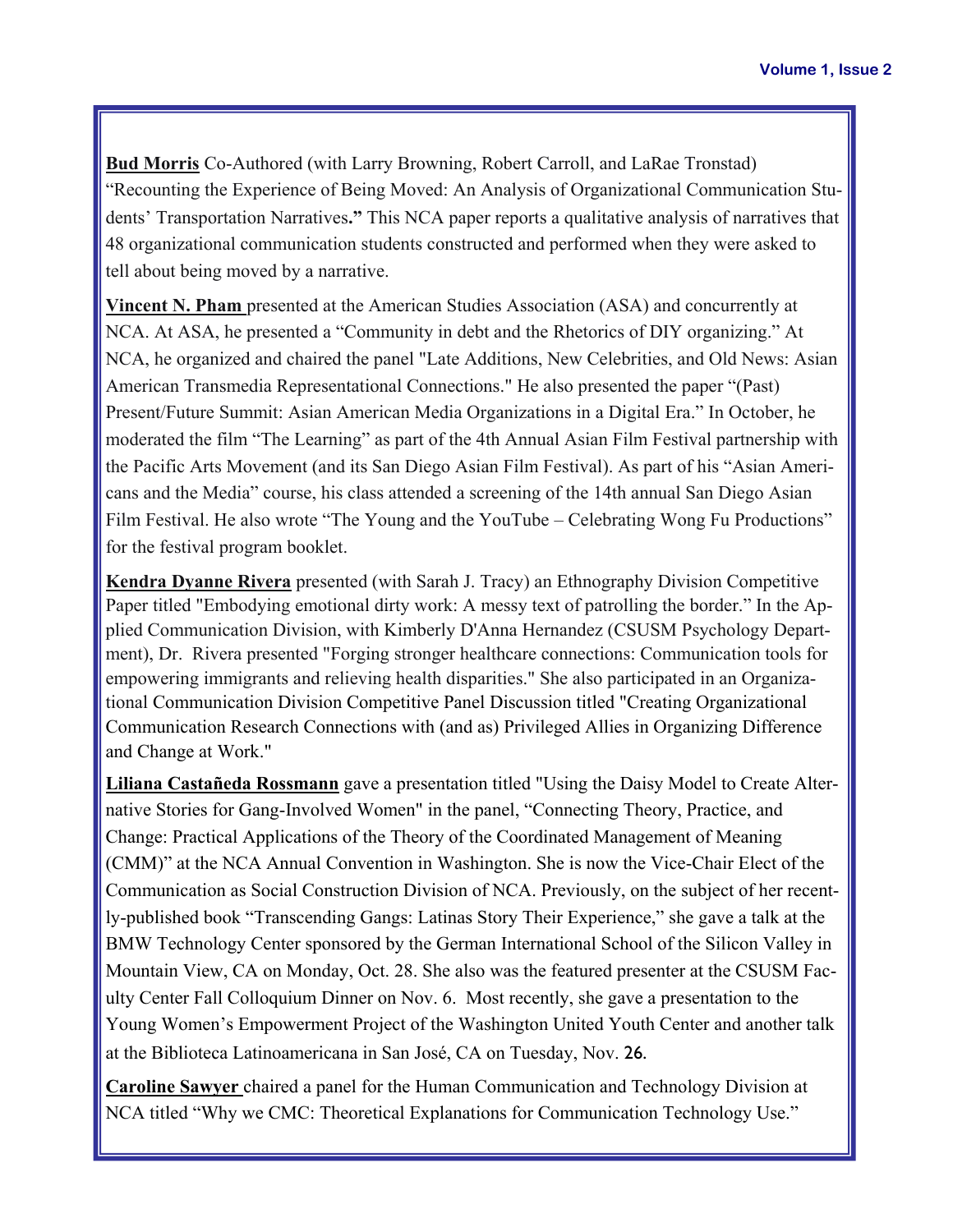# *Whiteness Forum Reminds Audience of Challenges, Provides Solutions*









#### December 09, 2013 By Tiffaney Boyd

The impact of race on athletic achievement, disparagement of humor in social media, and racial discrimination in the workplace were among the topics explored at the 10th Annual Whiteness Forum which took place on Thursday, Dec. 5. The Forum, now a fall-semester Communication Department tradition, features work by students in COMM 454 "Communication of Whiteness" taught by Professor Dreama Moon. At the end of the course, student groups convene in Commons 206 to present tabletop posters on topics related to an aspect of whiteness and its effects on American society. The event is open format and attendees walk from booth to booth listening, speaking, examining, and challenging the presentations by the students. Attendees learn directly from the students about their work and their class experience. In addition to the topics listed above, this year's group projects also covered:

- Cyber-Whiteness
- Race and CEO Positions of Fortune 500
- Charter Schools
- Parental Influence on Racial Attitudes in Children
- Race and Scholarships
- Mass Shootings and White Privilege

Each booth contained an interactive element which included multimedia presentations, games, or surveys, as well as a "take away" such as a button reading "Silence is Compliance" , or a sticker with a link to a Tumblr page to read more information about their project, some even gave out "tips" for people to implement in their day that take an antiracist stance.

"This class [COMM 454] has been life changing" - said student Zuri Chaney

### Did you know that COMM 390 and COMM 402 fulfill the same requirement?

Both the Communication and Mass Media programs require students to take a research methods class. While COMM 390 will fulfill this requirement, few students know that enrolling in COMM 402 also can. This coming spring 2014 semester, COMM 402 is being offered by Prof. Vincent Pham on MW at 2:30-3:45 pm in SBSB 2111. The CRN is 28611.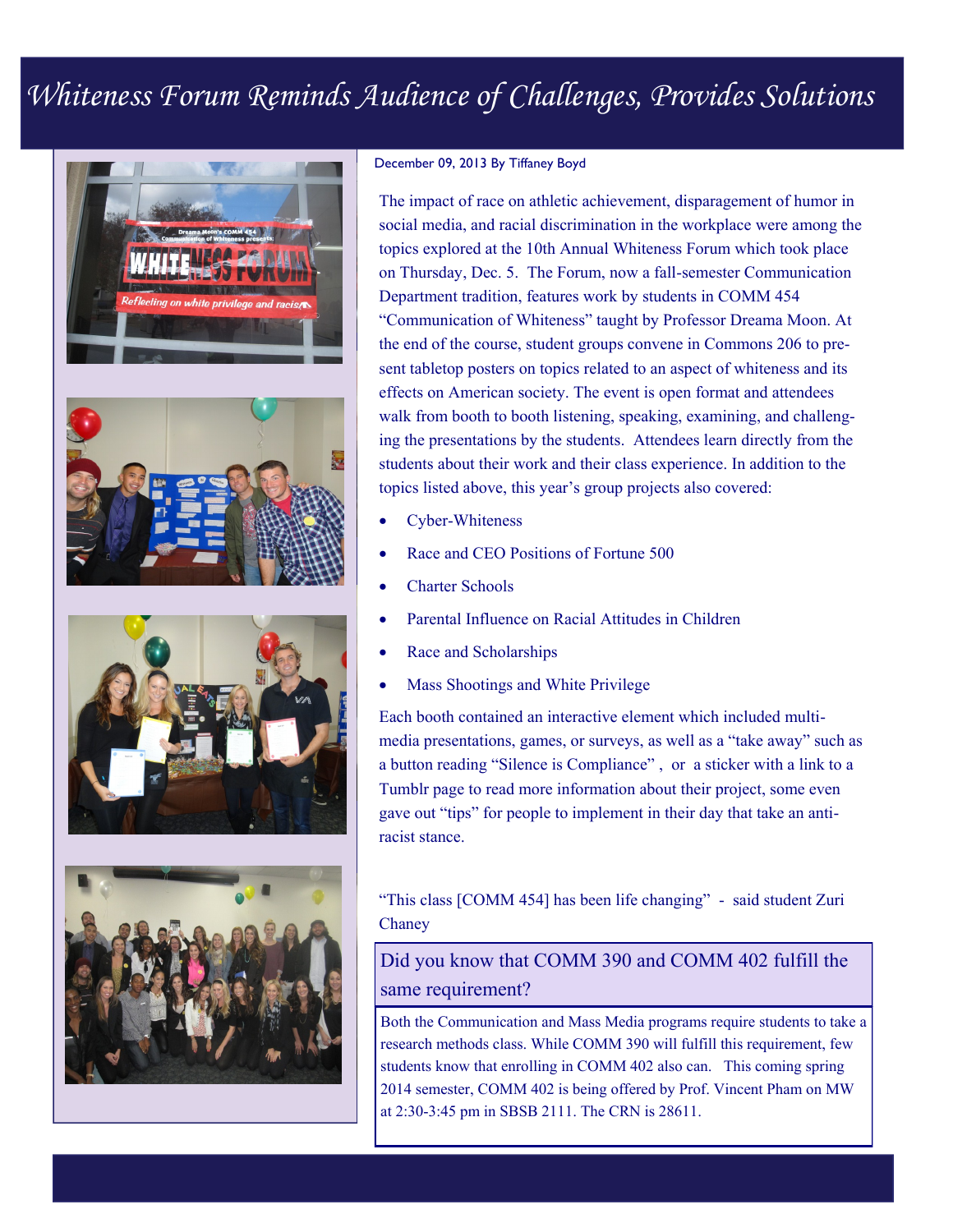# *Conversation with Scholars: Colorblindness and the Post-Racism Era: The Continuing (In)significance of Race*

#### December 09, 2013 By Tiffaney Boyd

In celebration of the 10th Anniversary of the Whiteness Forum, the Communication Department presented a conversation with scholars titled "Color -Blindness and the Post-Racism Era: The Continuing (In)significance of Race," from 5:30 to 8 p.m. on Dec. 5, in the Arts Building, room 240

The event had a great turn-out and energy with the auditorium filled with engaged students, faculty, staff and community members listening, interacting and asking questions to the panelist. The panel of scholars included Sharon Elise (CSUSM) Thomas Nakayama (Northeastern U) Lisa Flores (U of Colorado), Vincent Pham (CSUSM), and the panel was moderated by Michelle Holling (CSUSM)

**"The Whiteness Forum and "Conversation with Scholars" are opportunitiesfor us to look critically at ideology and everyday practices of whiteness as a way of understanding racism in the United States," said Moon.**

To expand the reach of the conversation onto cyberspace, students in Prof. Caroline Sawyer's COMM 430 – Power, Discourse and Social Identity tweeted during the panelists' presentations ([http://storify.com/bugenius/](http://storify.com/bugenius/whiteness-forum) [whiteness](http://storify.com/bugenius/whiteness-forum)-forum) One tweet stated:

Elizabeth Tarnof @etarnof Follow White privilege....racism permeated through society #COMM430 #whitenessforum 6:26 PM - 5 Dec 2013

#### While another one asserted:

Anthony Ferrugia @ferru001 Follow Totally agree with the assertion that talking about race doesn't promote racism, not talking about it does #whitenessforum #comm430

### And a third one remarked ...

Thomas Geu @tgeu Follow  $\omega$ bugenius #COMM430 Whiteness is not soley perputrated by white people. It can be from all races. 6:48 PM - 5 Dec 2013

"**Dreama, I commend you on your work over the last ten years," said President Karen Haynes on her opening remarks.** 



Left to right: Vincent Pham, Michelle Holling, Liliana Rossmann, President Karen Haynes, Lisa Flores, Thomas Nakayama



Professor Dream Moon and President Karen Haynes share a commitment to diversity and inclusion



Posters from the Whiteness Forum were displayed in ARTS 240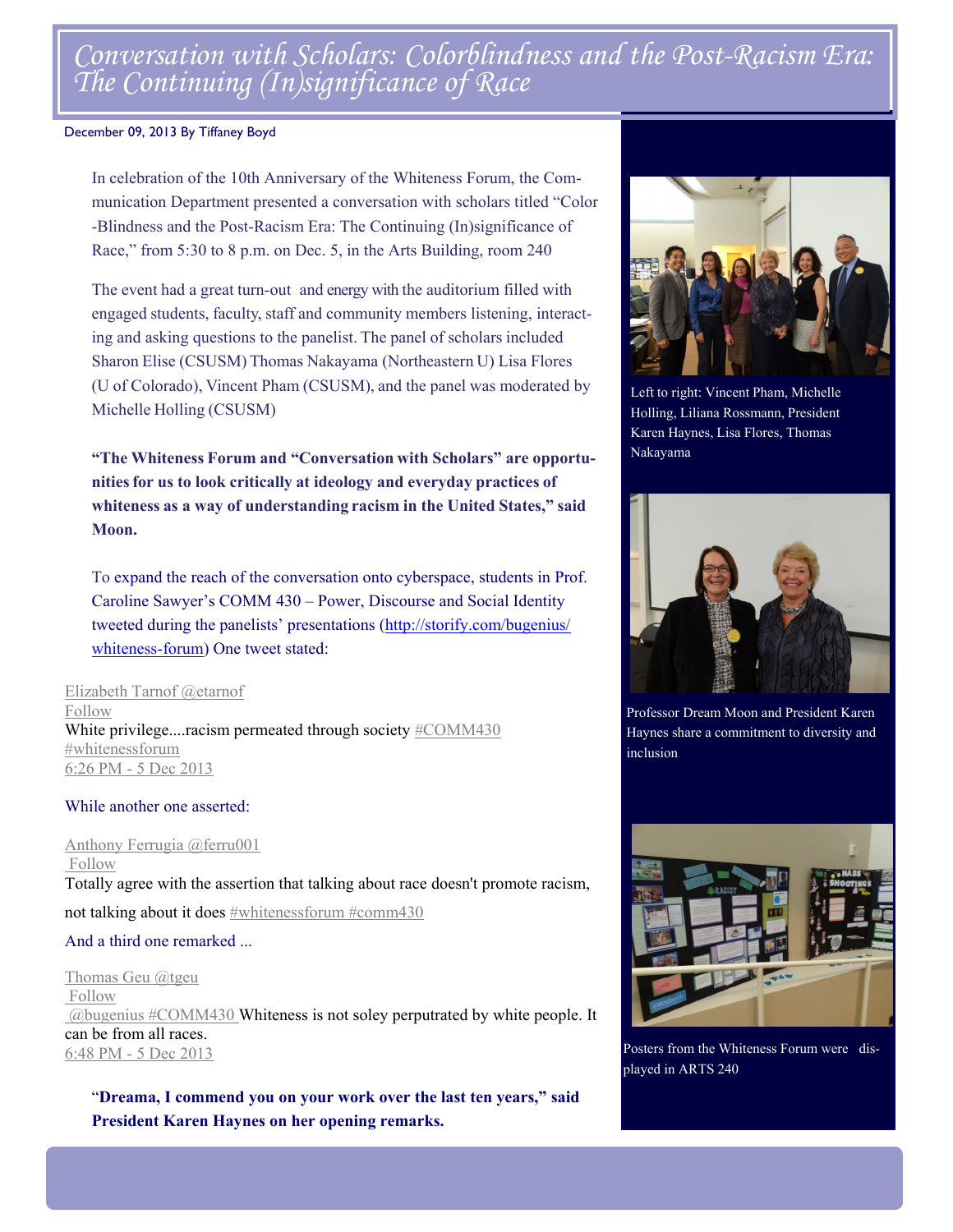### Suggested Spring 2014 UDGE Courses for COMM and MASS Electives

**CHEM 315 - SCIENCE IN FILM AND TV** 

(BB)TuTh 10:30AM - 11:45AM TuTh 1:00PM - 2:15PM

**HIST 312 - ANCIENT WORLD IN FILM** 

(CC) Mo 5:30PM - 8:15PM

**LTWR 336A - HITCH-COCK: THE MASTER OF SUSPENSE** (CC) Tu 5:30PM - 8:15PM

**LTWR 336D - EUROPE-AN CINEMA**  (CC)T h 5:30PM - 8:15PM

**VSAR 303 -INTRO TO VIDEO ARTS** ( CC) Mondays,  $1 - 4:50$ 

**VSAR 302 --THE COMP & VISUAL ARTS** CC) Monday,  $5 - 8:50$ 

**VPA 380--17 -- ST: DIGITAL PHOTO SKETCHBOOK** (CC) Tuesdays, 5:30 – 8:15

**VSAR 304 - ADVANCED VIDEO PRODUCTION** (CC) Mondays,  $5 - 8:50$ 

**VSAR 306 -- VIDEO IN THE COMMUNITY**  (CC) Tuesday,  $3 - 6:50$  **VSAR 309 -- NARRATIVE VIDEO/ NEW MEDIA (CC) Wednesday, 1 – 4:50** 

**VSAR 402 --**

**IMAGINARY WORLDS: VIDEO COMPOSITING**  (CC) Friday, 1 – 4:50

**VSAR 457 --VIDEO STU-DIO PRODUCTION** (CC) Thursday,  $1 - 3:45$ 

 **VSAR 222 --SURVEY OF WORLD CINEMA (CC)** Wednesday, 5:30 – 8:15

**VSAR 422 -- ART&TECH MOVING IMAGE (CC**) Wednesday  $5:30 - 8:15$ 

**VSAR 433 – SCREEN-WRITING** (CC) Wednesday,  $2:30 - 5:15$